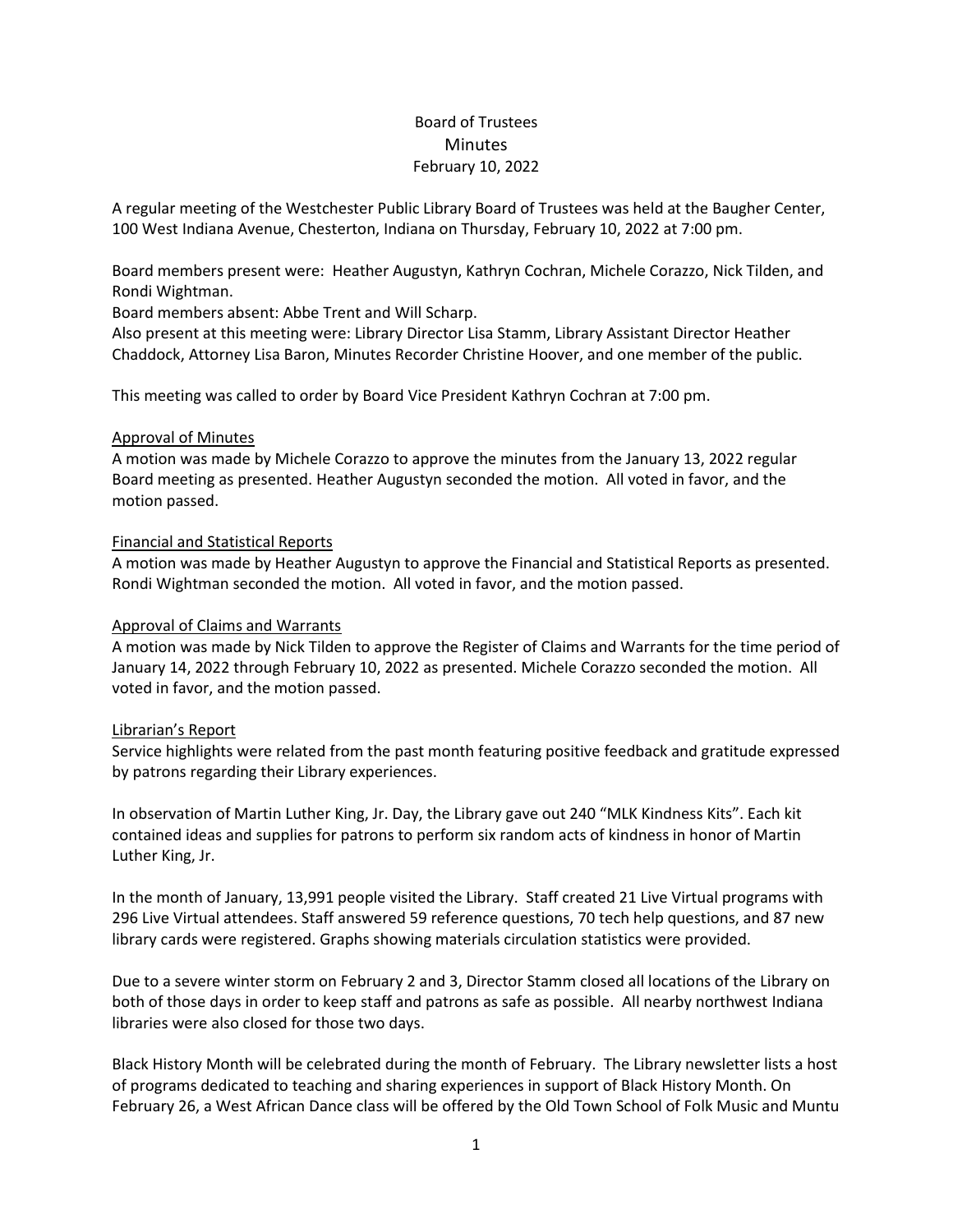Dance Theatre in Chicago. On February 22, a Museum program entitled Early Black History in Duneland will be held to highlight local Black history.

The Museum store reopened on January 19. The physical portion of the assessment of the Brown mansion by Kil Architecture is complete, and results of that assessment have not yet been received. Drones were used to take photos of the exterior and roof, and photos were taken of every single outlet and electrical panel in the Brown mansion to determine whether or not the quantities are sufficient. Kil raised the issue of the weight of items stored in the attic. A project is in the works of moving the heaviest objects from the attic to the basement which involves moving and discarding unnecessary items that were already stored in the basement.

The Library received a kind note and a donation of \$50 from the McKee family. A thank you letter of appreciation was sent to the family.

The Library Annual Report is underway and must be submitted to the Indiana State Library before the last day of February. The Annual Financial Report is also underway. This report will contain the information requested by the State Board of Accounts (SBOA) regarding the depreciated values of the entirety of the Library's Capital Assets inventory. A good faith effort will be made to answer the SBOA's request accurately. The Library's inventory listing has not been updated in many years, and it is being worked on to update this inventory listing for a more accurate reflection of the Library's assets.

Staff changes for the month include the joining of part-time Clerks Mary Henry and Nathan Alexander; the separation of part-time Clerks Keegan Palonis and Sam Haines and part-time Cataloger Alan Baughman. Siara Cristenson changed her status from part-time Clerk to Substitute.

# Old Business Thomas HVAC

Architect Tom Kuhn of CSK, Bob Nicksic of Giannini, the Library Maintenance Manager, and Director Stamm conducted a second pre-bid meeting in late January to include the full, amended scope of the project covering the additional work of replacing the ceiling tiles and lighting. There was a large turnout of general contractors for this meeting. The amended deadline for bids had been set for Thursday, February 3; but due to the snowstorm on February 3, the deadline was rescheduled for 3:00 pm on Monday, February 7. The bids were opened in public by Tom Kuhn on February 7, and his recommendation was shared with Director Stamm. This recommendation was presented to the Board at tonight's meeting for discussion and vote.

Director Stamm read a letter submitted by Tom Kuhn in which he recommended awarding the contract for the HVAC Renovations to the Thomas Branch Library and issuing a Notice to Proceed for the Base Bid to the lowest responsive and responsible bidder, Circle R Mechanical, for \$1,951,145. Nineteen contractors were given access to the Bid Documents, and the bid from Circle R Mechanical was the lowest of three bids received.

A motion was made by Heather Augustyn to approve the bid made by Circle R Mechanical in the amount of \$1,951,145 for the Thomas HVAC renovation project. Michele Corazzo seconded the motion. All voted in favor, and the motion passed.

Director Stamm has been working with the Porter County Council (PCC) administrative assistant to be sure that the Library is on their February Agenda to request an Additional Appropriation from the Library's own reserves. Director Stamm has provided the Chesterton Tribune and The Times with a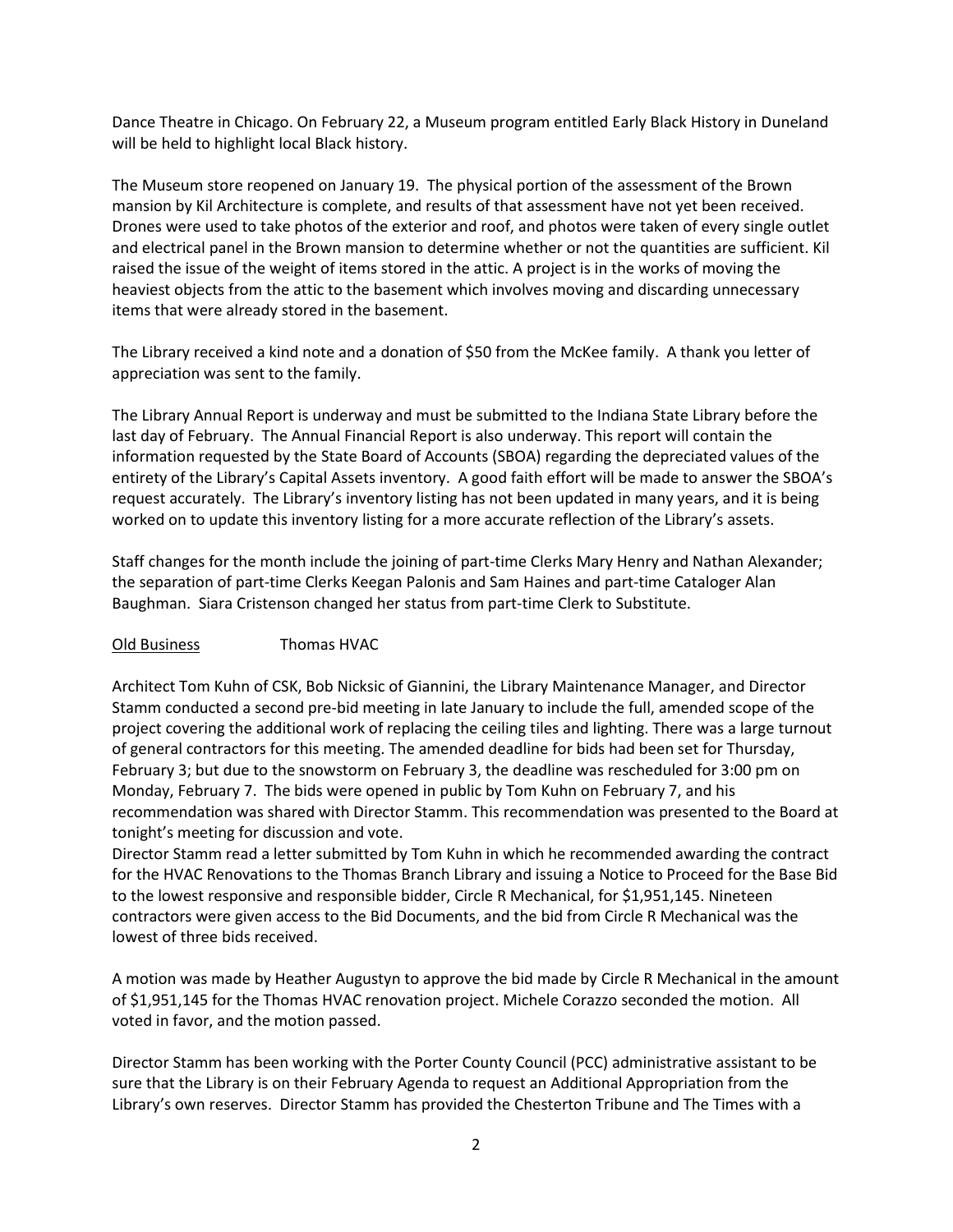public notice for taxpayers about the Additional Appropriation, to be published in each paper once, no less than ten (10) full days prior to the PCC meeting.

To ensure coverage for the winning bid plus anything unforeseen that may arise during this project, Director Stamm rounded up 15% from the architect's original project estimation of \$1,937,750 making a total request of \$2,228,413 from the Library Rainy Day Fund. Anything not spent from this amount will go back into the Rainy Day Fund. It was noted that the project now includes planning/obtaining quotes for a small bit of asbestos remediation, as asbestos may be present in the existing joint compounds and drywall that will likely be removed or disturbed during the project. Tom Kuhn updates the shared Dropbox account with amendments and project details. Director Stamm, the Library Maintenance Manager, and Attorney Lisa Baron have access to this Dropbox.

Due to pandemic-related supply chain issues, the rooftop units, which must be done first, won't be available until July (tentatively), so planning for this project has become more difficult since it is not certain when any work will begin or be completed.

# Dune Acres Property

Attorney Lisa Baron provided Director Stamm with a memo on the Dune Acres property research she did following the last Board meeting. It was discovered that since the Library is not using the property, it is possible that the Library may not be able to maintain or justify a tax-exempt status. Even with the Library being a municipal organization, if the property is unused for Library/public purposes, it could be eligible for taxation. Exemption status looks at the municipal purpose of a property, not just the owner's taxation status. Attorney Baron's understanding is the Town of Dune Acres is reviewing and possibly challenging the Library's tax exempt status.

Director Stamm felt that it is not a benefit to keep the property as there is no plausible way for the Library to use the property for a real public purpose as it is difficult to get to with dangerous terrain for the general public. A question was raised as to if the Library is able to transfer the property into a preservation trust, and if an environmental organization would even accept this property. It was suggested to have a Dune Acres town official speak to the Board to answer questions regarding what their intentions would be for changing the Library's status. These issues will be looked into further by Director Stamm and addressed again in the coming months. It is noted that the previous two letters Director Stamm wrote to the Town of Dune Acres regarding this property went unanswered.

#### Board Reappointments

Trustee Will Scharp was reappointed by Westchester Township Trustee Suzanne Philbrick. He is now in his first, four-year term of serving. The County Commissioners reappointment of Rondi Wightman will be included in their March Regular Meeting Agenda to be held March 15 at 10:00 am.

# New Business Unacceptable Behavior Policy

Director Stamm recommended making an update to the Unacceptable Behavior Policy adding "sleeping" to the list of behaviors not acceptable within Library buildings and on Library premises. She will train staff on appropriate ways in which they may awaken a sleeping patron (no touching) and/or confirm that the patron is physically alright.

A motion was made by Michele Corazzo to approve the updated Unacceptable Behavior Policy to add "sleeping" to the list of unacceptable behaviors. Heather Augustyn seconded the motion. All voted in favor, and the motion passed.